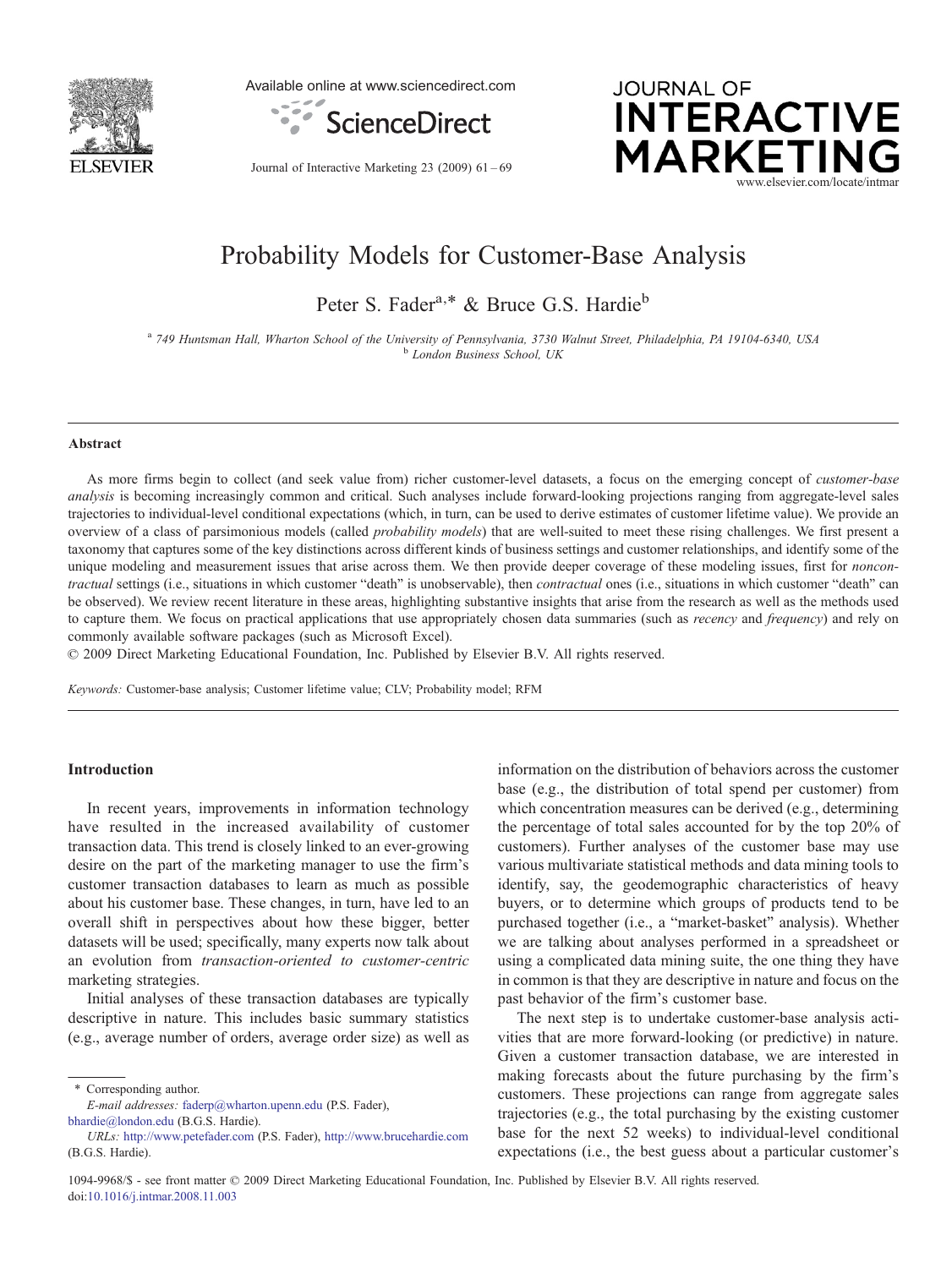

Fig. 1. A probability modeler's view of the transaction process.

future purchasing, given information about his past behavior). We feel that the ability to make such individual-level predictions lies at the heart of any serious attempt to compute the (residual) customer lifetime value of a firm's (existing) customers on a systematic basis. (See [Blattberg, Malthouse, and](#page-7-0) [Neslin \(accepted for publication\); Jain and Singh \(2002\);](#page-7-0) [Kumar, Ramani, and Bohling \(2004\); Kumar et al. \(accepted for](#page-7-0) [publication\); and Malthouse and Blattberg \(2005\)](#page-7-0) for other perspectives on the issue of computing customer lifetime value  $(CLV)$ .)

In this paper we provide an overview of a class of parsimonious models (called probability models) that are being used to meet these rising challenges. While many of these models were first developed by marketing scientists years ago — often in different contexts for different analytical purposes — their usefulness for customer-base analysis is now becoming quite clear. In reviewing these models, we highlight some of the key differences (and similarities) across different kinds of business settings and customer relationships, and discuss some of the unique modeling and measurement issues that arise across them.

#### The probability modeling approach

Starting with [Ehrenberg \(1959\),](#page-7-0) there has been a strong tradition of probability models in marketing. (Also see classic texts such as [Ehrenberg \(1988\), Greene \(1982\) and Massy,](#page-7-0) [Montgomery, and Morrison \(1970\)](#page-7-0). A probability modeler approaches the modeling problem with the mindset that observed behavior is the outcome of an underlying stochastic process. That is, we only have a "foggy window" as we attempt to see our customers' true behavioral tendencies, and therefore the past is not a perfect mirror for the future. For instance, if a customer made two purchases last year, is he necessarily a "two per year" buyer, or is there some chance that he might make three or four or perhaps even zero purchases next year? With this kind of uncertainty in mind, we wish to focus more on the latent process that drives these observable numbers, rather than the observables themselves.

As illustrated in Fig. 1, the transactions associated with a customer — those observed in the past and those from the asyet-to-be-observed future — are a function of that customer's underlying behavioral characteristics (denoted by  $\theta$ ). That is, past= $f(\theta)$  and future= $f(\theta)$ .

The starting point is to specify a mathematical model in which the observed behavior is a function of an individual's latent behavioral characteristics (i.e., past =  $f(\theta)$ ). This is done

by reflecting on what simple probability distribution (e.g., Poisson, binomial, exponential) can be used to characterize the observed behavior. (In many cases, including those to be discussed in this paper, observed behavior may be characterized using a combination of these basic probability distributions.) By definition, we do not observe an individual's latent characteristics  $(\theta)$ . Therefore, the next step is to make an assumption as to how these characteristics vary across the customer base by specifying a mixing distribution that captures the cross-sectional heterogeneity in  $\theta$ . (The choice of distribution(s) is typically driven by the dual criteria of flexibility and mathematical convenience.) Combining this with the distribution for individual-level behavior gives us a *mixture model*, which characterizes the behavior of a randomly chosen customer.<sup>1</sup>

After fitting the mixture model to the data, a straight-forward application of Bayes' theorem enables us to make inferences about an individual's latent characteristics  $(\theta)$  given his observed behavior. We can then make predictions regarding future behavior as a function of the inferred latent characteristics. Note that there is no attempt to explain the variation in  $\theta$ as a function of covariates; we are, in most cases, content to capture the variation using probability distributions alone.

This two-step approach ( $\theta = f$ (past) and future =  $f(\theta)$  can be contrasted with the single-step approach (future =  $f$ (past) associated with the use of regression models (and more sophisticated data mining procedures). [Fader, Hardie, and Lee](#page-7-0) [\(2006\)](#page-7-0) suggest that there are several advantages associated with the use of a formal probability model. First, there is no need to split the observed transaction data into two periods to create a dependent variable; we can use all of the data to make inferences about the customers' behavioral characteristics. Second, we can predict behavior over future time periods of any length; we can even derive an explicit expression for CLV over an infinite horizon (with discounting to acknowledge the lower present value of purchases that occur in the distant future).

While there is little that is truly new about these concepts, per se, their use in customer-base analysis exercises has been relatively limited — particularly when compared to the usage of regression-like methods. (For example, they receive no coverage in basic trade books such as [Berry and Linoff \(2004\) and](#page-7-0) [Parr Rud \(2001\)](#page-7-0).) As firms become more serious about becoming customer-centric, it is imperative for them to use the right methods — and to use them the right way, based on the different kinds of business settings in which they operate. We now explore some of these differences in more detail.

## Classifying analysis settings

Before moving ahead to our review of specific probability models, we need to classify different kinds of firm–customer relationships, which will drive the choice of the probability

<sup>&</sup>lt;sup>1</sup> This approach should also not be confused with work, such as Pfeifer and Carraway (2000), that uses Markov chains to characterize behavior. Such work does not account for heterogeneity in the underlying behavior characteristics, which can lead to misleading interferences about the nature of buying behavior [\(Massy et al. 1970\)](#page-8-0).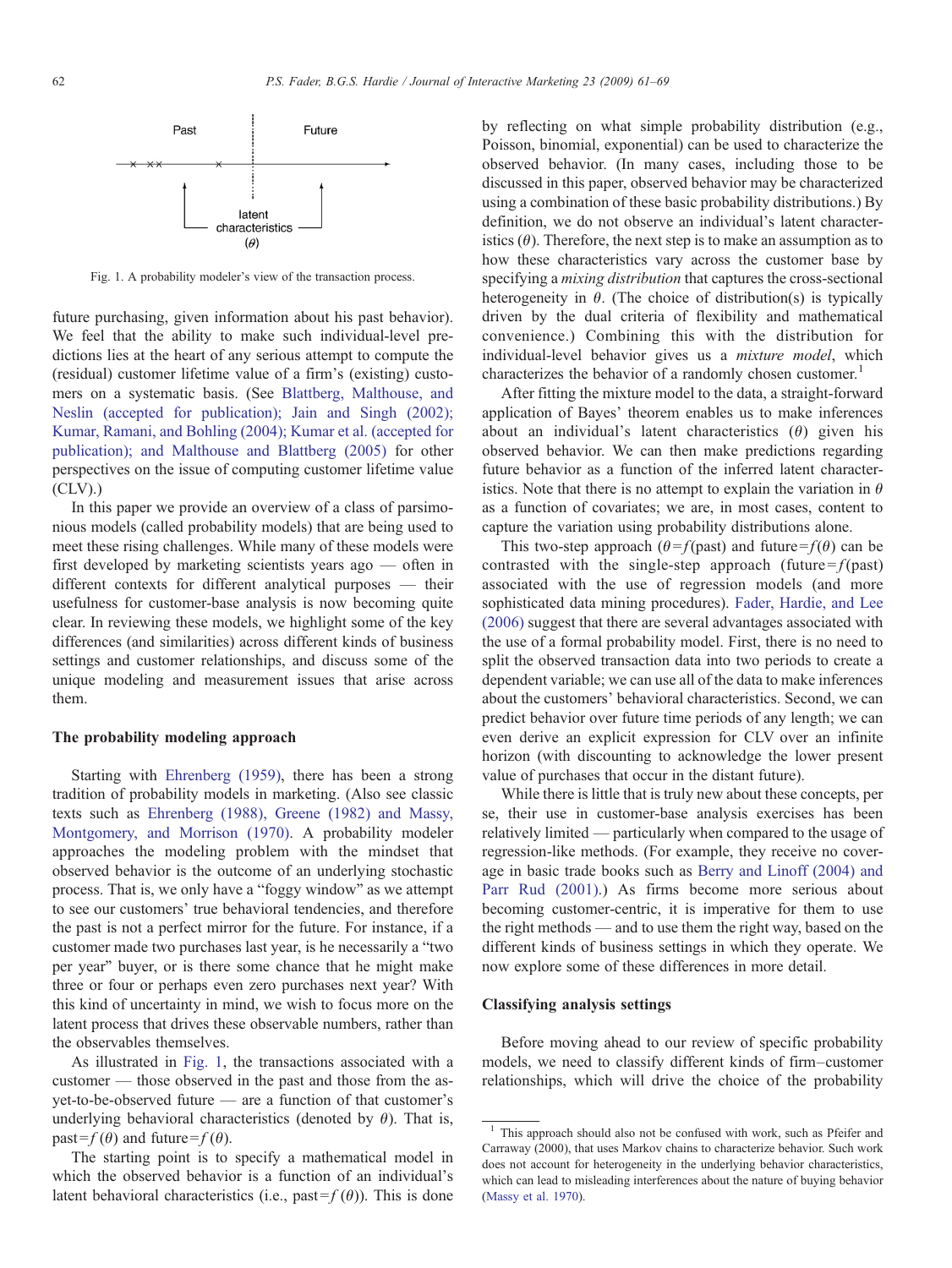<span id="page-2-0"></span>distributions we use, as well as other tangible implementation details. Consider, as a starting point, the following two statements regarding the size of a company's customer base:

- Based on numbers presented in a January 2008 press release that reported Vodafone Group Plc's third quarter key performance indicators, we see that Vodafone UK has 7.3 million "pay monthly" customers.
- In his "Q4 2007 Financial Results Conference Call," the CFO of Amazon made the comment that "[a]ctive customer accounts [representing customers who ordered in the past year] exceeded 76 million, up 19%."

While both statements might seem perfectly logical at face value, more careful consideration suggests that only one of them (the first one) is a valid description of the true size of the firm's customer base. We can be reasonably confident about the number of "pay monthly" customers that Vodafone UK has at any single point in time. As these are contract customers (as opposed to customers on "pay as you talk"/pre-paid tariffs), the customer must tell Vodafone when he wishes to switch his mobile phone provider. Therefore, Vodafone knows for sure the time at which any customer formally becomes "inactive."

In contrast, the CFO of Amazon talks of "active customers" being those who have placed an order in the past year. Can we assume that someone is no longer a customer just because their last order was placed 366 days ago? Furthermore, can we necessarily assume that, just because a customer placed an order 364 days ago, he is still an active customer? We should not make such assumptions; this 12-month cut-off point is arbitrary. If we were to change the cut-off point to nine months, the apparent size of Amazon's customer base would be smaller, even though the true size would remain unchanged. This is an example of what [Reinartz and Kumar \(2000\)](#page-8-0) call a noncontractual setting, a key characteristic of which is that the time at which a customer becomes inactive is unobserved by the firm; customers do not notify the firm "when they stop being a customer. Instead they just silently attrite" [\(Mason, 2003,](#page-8-0) p. 55). As such, any firm that has a noncontractual relationship with its customers can never know for such how many customers it has at any point in time.

This contractual/noncontractual distinction as to the type of relationship the firm has with its customers is of fundamental importance for any developer of models for customer-base analysis. The key challenge of noncontractual settings is how to differentiate those customers who have ended their relationship with the firm (without informing the firm) from those who are simply in the midst of a long hiatus between transactions. (We can never know for sure which of these two states a customer is in; however, we will be able to make probabilistic statements, as we will discuss shortly.)

To further refine our general classification of business settings that managers may encounter, consider the following four specific business settings: airport lounges (e.g., United's "Red Carpet Club"), electrical utilities, academic conferences, and mail-order clothing companies. The first two are clearly contractual settings since, in both cases, the time at which a

customer becomes inactive is observed by the firm. (In the case of the airport lounge, the "notification" occurs by default when the customer fails to renew her membership.) The last two are clearly noncontractual settings; in the case of academic conferences, there is no reason for a past attendee to contact the conference organizers to inform them of the fact that he has no intention of attending any more conferences.

Reflecting on the first and third settings, we see that the transactions can only occur at discrete points in time. The conference occurs at a specific point in time, and one either attends or does not attend; if the conference is scheduled for June 20–23, one cannot attend it on May 30! Similarly, the airline lounge membership lapses at a specific point in time and the member either renews or does not renew. On the other hand, one characteristic shared by the second and fourth settings is that there are no constraints as to when the customer can purchase clothing or end her relationship with the firm. Thus we can talk of a second distinction: are the opportunities for transactions restricted to discrete points in time or can they occur at any point in time?

These two dimensions lead to a classification of customer bases, adapted from [Schmittlein, Morrison, and Colombo](#page-8-0) [\(1987\),](#page-8-0) as illustrated in Fig. 2.

When developing any model for customer-base analysis, we must ask ourselves for which quadrant it is designed. While in certain circumstances a model developed for a discrete setting can be applied in a continuous setting (and vice versa), the contractual/noncontractual divide is fundamental and the boundary cannot be crossed: it is completely inappropriate to apply a model developed for a contractual setting in a noncontractual setting (and vice versa). For the remainder of the paper, we use this framework to guide our review of the literature.

#### Noncontractual settings

We begin in the upper-left quadrant of Fig. 2, the setting that has received the most attention by those developing and using probability models for customer-base analysis.

| Continuous<br>Opportunities for | Grocery purchases<br>Doctor visits<br>Hotel stays               | Credit card<br>Student mealplan<br>Mobile phone usage   |  |  |  |
|---------------------------------|-----------------------------------------------------------------|---------------------------------------------------------|--|--|--|
| Transactions                    |                                                                 |                                                         |  |  |  |
| <b>Discrete</b>                 | Event attendance<br>Prescription refills<br>Charity fund drives | Magazine subs<br>Insurance policy<br>Health club m'ship |  |  |  |
|                                 | Noncontractual                                                  | Contractual                                             |  |  |  |
|                                 | Type of Relationship With Customers                             |                                                         |  |  |  |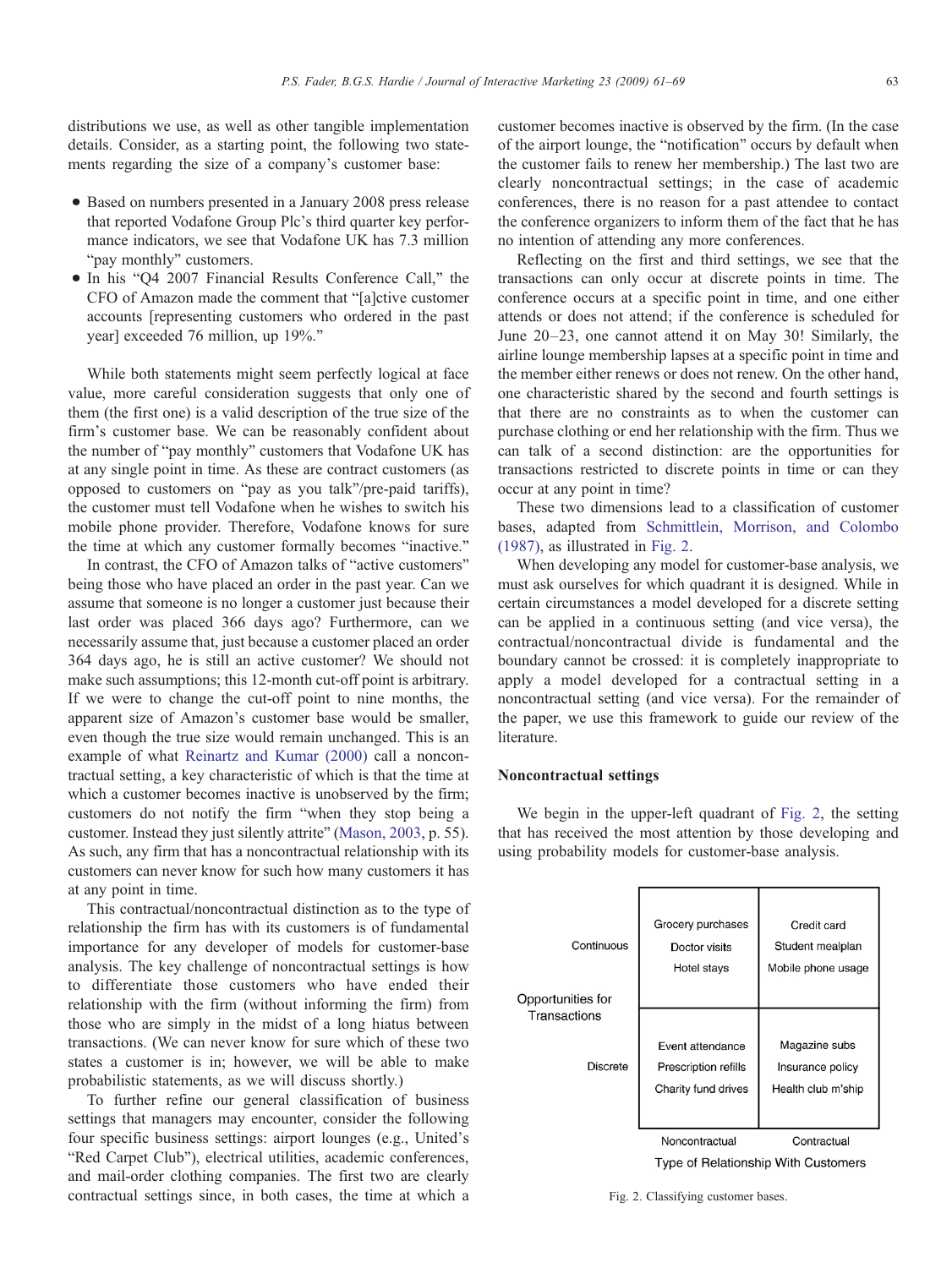<span id="page-3-0"></span>

Fig. 3. Illustrative transaction histories.

To understand the objectives of these modeling exercises, let us consider the transaction histories for four customers as illustrated in Fig. 3 (where the occurrence of a transaction is denoted by ×).

As this is a noncontractual setting, we do not know whether or not any given customer is still "alive" at time T. Reflecting on these transaction patterns:

- While customers B and C have both made four purchases in the interval  $(0, T]$ , the fact that a long time has passed since C's last transaction means that it is very likely that he is actually no longer an active customer. As a result, we would expect more purchases from B in the future.
- While customer A's last purchase occurred at the same time as that of customer C, the long hiatus could simply be a function of the fact she appears to be a light buyer. As a result, A is more likely to be "alive" at T than C. (Whether or not we can expect more purchases from A in the future is an open question: while C is less likely to be "alive," her purchase rate, conditional on being "alive," is likely to be higher than that of A.)
- Customers' B and D last purchases occurred at the same time, so they probably have an equally (high) likelihood of being active at time T. However we would expect fewer purchases in the future from D given his smaller number of observed purchases in the period (0, T].

The primary objectives of the probability models developed for this quadrant have been i) to predict which customers are most likely to be "alive" at  $T$  (given their individual purchase histories), and ii) to make predictions as to the amount of business we could expect from each of them in the future.

The standard probability model used to model repeatbuying behavior is the NBD [\(Ehrenberg 1959; Morrison and](#page-7-0) [Schmittlein 1988](#page-7-0)), under which i) a customer is assumed to purchase "randomly" around his or her (time-invariant, or stationary) mean transaction rate (characterized by the Poisson distribution) and ii) customers are assumed to differ in their transaction rates (characterized by the gamma distribution). However, if we track the purchasing by a cohort of customers over time, we often observe a pattern of cumulative sales as illustrated in Fig. 4. Since a steady aggregate buying rate would be reflected by a straight line, we are clearly observing a form of nonstationarity (specifically a "slowing down") in the aggregate buying rate.

There are many processes that could give rise to such a pattern of aggregate buying behavior. In their seminal paper, [Schmittlein, Morrison, and Colombo \(1987\)](#page-8-0) propose a "buy till



Fig. 4. Typical cumulative sales pattern for a cohort of customers in a noncontractual, continuous-time setting.

you die" explanation as illustrated in Fig. 5. Ignoring the effect of random purchasing around their means, individual customers purchase the product at steady but different underlying rates, as evidenced by the different sloped lines. At different points in time they become inactive or "die." (What lies behind this death? It could be a change in customer tastes, financial circumstances, and/or geographical location, the outcome of bad customer service experiences, or even physical death, to name but a few possible causes. But given the modeling objectives, why this death occurs is of little interest to us; our primary goal is to ensure that the phenomenon is captured by the model.)

More formally, it is assumed that a customer's relationship with the firm has two phases: he is "alive" for an unobserved period of time, then becomes permanently inactive. While "alive," the customer's purchasing is characterized by the NBD model. The customer's unobserved "lifetime" (after which he is viewed as being permanently inactive) is treated as if random, characterized by the exponential distribution, and heterogeneity in underlying dropout rates across customers is characterized by the gamma distribution. Noting that a gamma mixture of exponentials is also known as the Pareto (of the second kind) distribution, the resulting model of buyer behavior is called the Pareto/NBD.

It turns out that, given the model assumptions, we do not require information on when each of the x transactions occurred (as illustrated in Fig. 3). The only customer-level information required to estimate the four model parameters and then make



Fig. 5. Individual-level and aggregate view of the "buy till you die" purchasing scenario.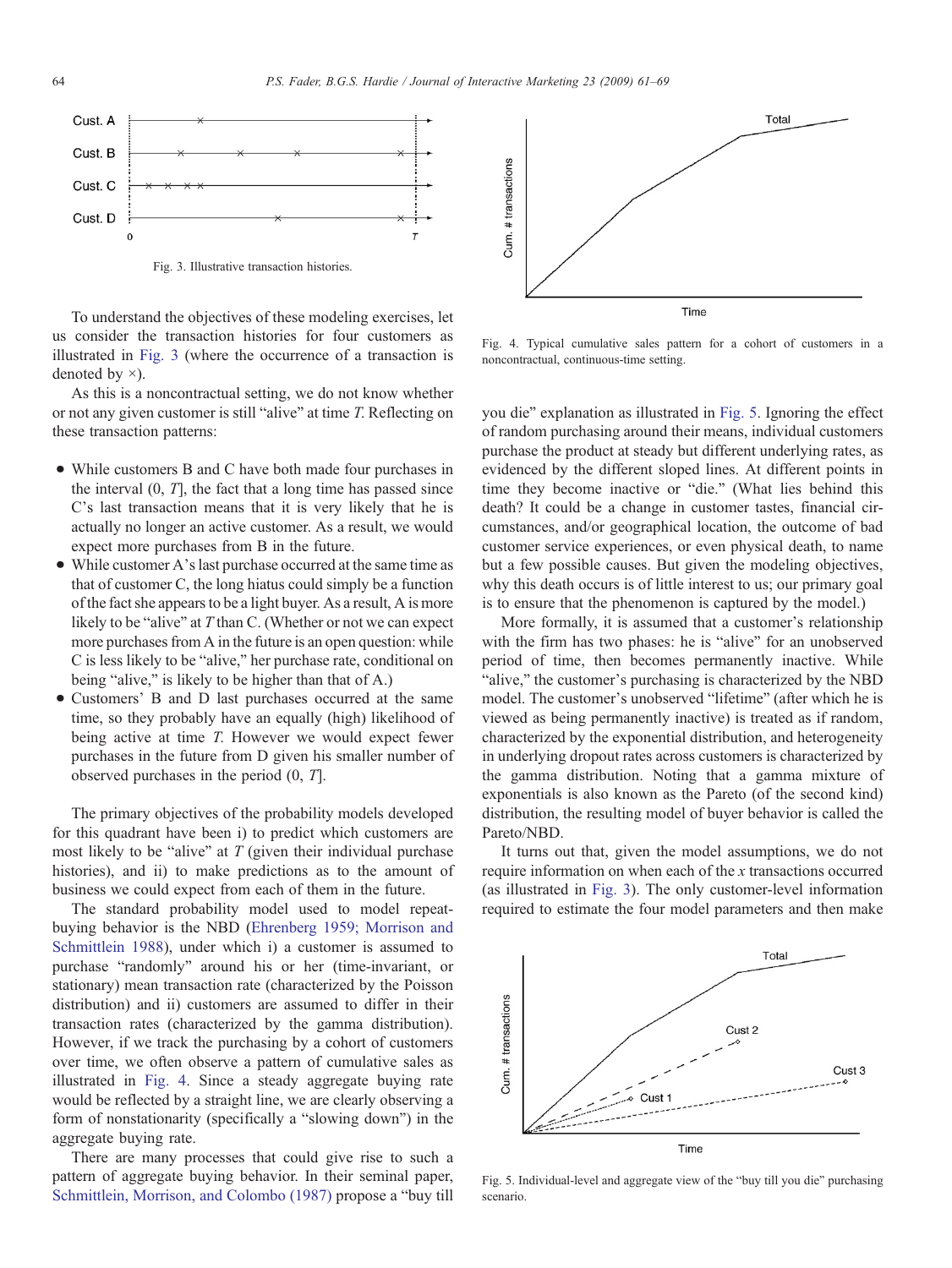individual-level predictions are recency and frequency. This is a very important result that ties this model to the traditional direct marketing literature (e.g., [David Shepard Associates 1999;](#page-7-0) [Hughes 2006\)](#page-7-0), and makes the data requirements for implementation relatively simple ([Fader and Hardie 2005](#page-7-0)).

The notation used to represent this recency and frequency information is  $(x, t<sub>x</sub>, T)$ , where x is the number of transactions observed in the time interval (0, T] and  $t_x$  (0 $\lt t_x \leq T$ ) is the time of the last transaction. [Schmittlein, Morrison, and Colombo](#page-8-0) [\(1987\)](#page-8-0) derive expressions for (amongst other things)  $P(\text{alive } | x,$  $t<sub>x</sub>$ , T), the probability that an individual with observed behavior  $(x, t_x, T)$  is still "alive" at time T, and  $E[X(T, T+t) | x, t_x, T]$ , the expected number of transactions in the future period  $(T, T+t)$ for an individual with observed behavior  $(x, t<sub>x</sub>, T)$ .

Empirical validations of the model are presented in [Schmittlein and Peterson \(1994\) and Fader, Hardie, and Lee](#page-8-0) [\(2005b\),](#page-8-0) amongst others; its predictive performance is impressive. Recent applications of this model include the work of [Reinartz and Kumar \(2000, 2003\)](#page-8-0) on customer profitability, [Hopmann and Thede \(2005\)](#page-7-0) on "churn" prediction, and [Wübben and Wangenheim \(2008\)](#page-8-0) and [Zitzlsperger, Robbert,](#page-8-0) [and Roth \(2007\)](#page-8-0) on managerial heuristics for customer-base analysis.

The basic Pareto/NBD model has been extended in a number of directions.

- [Ma and Liu \(2007\)](#page-8-0) and [Abe \(2008\)](#page-7-0) explore the use of MCMC methods for parameter estimation.
- [Abe \(2008\) and Fader and Hardie \(2007b\)](#page-7-0) allow for the incorporation of time-invariant covariate effects.
- [Schmittlein and Peterson \(1994\) and Fader, Hardie, and Lee](#page-8-0) [\(2005b\)](#page-8-0) augment this model for the flow of transactions with a submodel for "monetary value" (i.e., average spend per transaction). In both cases, a customer's underlying spend per transaction is assumed to be independent of his transaction flow. [Glady, Baesens, and Croux \(2008\)](#page-7-0) propose an extension in which this assumption of independence is relaxed.
- [Fader, Hardie, and Lee \(2005b\)](#page-7-0) derive an expression for what they call "discounted expected residual transactions" which, when combined with the submodel for spend per transaction, allows us to estimate a customer's expected residual lifetime value conditional on his observed behavior. One of the key contributions of this work is that we only need to know three things about a customer's buying behavior in a given time period in order to compute their residual lifetime value: recency, frequency, and monetary value (i.e., RFM).
- In some situations we do not have access to recency and frequency data; for example, we may only have a series of cross-sectional summaries, such as those reported in the Tuscan Lifestyles case ([Mason 2003\)](#page-8-0). By only relying on data in histogram form, any individual-level information about each customer (e.g., recency and frequency) is lost, which may lead some to think that we cannot apply the Pareto/NBD model. [Fader, Hardie, and Jerath \(2007\)](#page-7-0) show how the model parameters can still be estimated using such "repeated cross-sectional summary" data, despite this limitation.

• Under the Pareto/NBD model, the customer's unobserved "death" can occur at any point in time. [Jerath, Fader, and](#page-7-0) [Hardie \(2007\)](#page-7-0) present a variant in which it can only occur at discrete points in calendar time, which they call the periodic death opportunity (PDO) model. When the time period after which each customer makes his or her dropout decision (which is called periodicity) is very small, the PDO model converges to the Pareto/NBD. When the periodicity is longer than the calibration period, the dropout process is "shut off" and the PDO model converges to the basic (i.e., no death) NBD model.

Despite being published in 1987, the Pareto/NBD has seen relatively limited "real-world action," the major problem being perceived challenges with respect to parameter estimation. To address this problem, [Fader, Hardie, and Lee \(2005a\)](#page-7-0) develop a variant of the Pareto/NBD model that they call the betageometric/NBD (BG/NBD). Changing the "death" story to one where a customer can become inactive after any transaction with probability  $p$  and where heterogeneity in dropout probabilities across customers is captured by a beta distribution (i.e., a beta-geometric death process) results is a model that is vastly easier to implement; for instance, its parameters can be obtained quite easily in Microsoft Excel. As the two models yield very similar results in a wide variety of purchasing environments, the BG/NBD can be viewed as an attractive alternative to the Pareto/NBD in most applications. The BG/ NBD model has itself been modified and extended by several researchers ([Batislam, Denizel, and Filiztekin, 2007; Batislam,](#page-7-0) [Denizel, and Filiztekin, 2008; Fader and Hardie 2007b; Hoppe](#page-7-0) [and Wagner 2007; Wagner and Hoppe 2008](#page-7-0)).

The "buy till you die" framework that is common to all these models is not the only way to capture the slowing down in aggregate purchasing illustrated in [Fig. 4.](#page-3-0) While there are many other ways of capturing nonstationarity in buying rates, such as those used by [Moe and Fader \(2004\) and Fader, Hardie, and](#page-8-0) [Huang \(2004\)](#page-8-0) in different settings, they are typically more difficult to implement, generally requiring the full transaction history (*i.e.*, cannot be estimated using only recency and frequency data). Furthermore, no one has yet derived expressions for quantities such as  $P(\text{alive})$  and conditional expectations, which are central to any forward-looking customer-base analysis exercise.

Other researchers have sought to relax what they view as the overly restrictive assumption of exponentially distributed interpurchase times that corresponds to the Pareto/NBD's assumption of individual-level Poisson purchasing using, for example, an Erlang distribution [\(Wu and Chen 2000\)](#page-8-0) or a generalized gamma distribution [\(Allenby, Leone, and Jen,](#page-7-0) [1999](#page-7-0)). Once again, such extensions are more difficult to implement, typically requiring the full transaction history, and there are no expressions for quantities such as  $P(\text{alive})$  and conditional expectations for these alternative models.

All these models are for noncontractual settings where the transaction can occur at any point in time. As noted in Section 3, such an assumption does not always hold (e.g., an annual conference can only be attended at a discrete point in time). In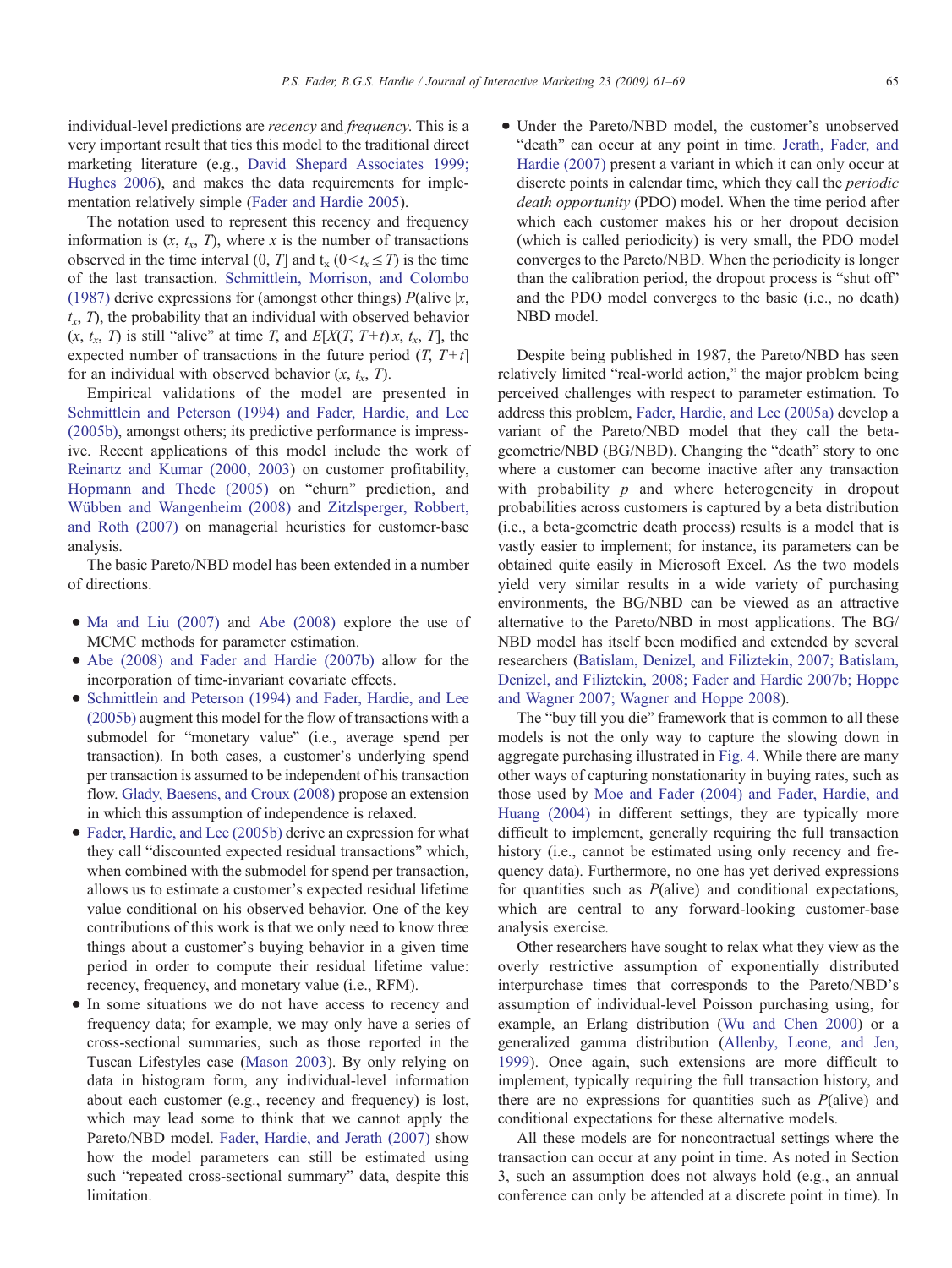other situations, the transaction can perhaps occur at any point in time but is treated as discrete by management. For example, a charity may record the behavior of each member of its supporter base in terms of whether or not they responded to the year x fund drive, even though the check could be received at any point in calendar time. Even for business settings that are truly noncontractual/continuous-time in nature, management may wish to discretize them for ease of summarization or data storage; this is particularly appropriate for very rare events. See, for example, [Berger, Weinberg, and Hanna](#page-7-0)'s (2003) characterization of the "repeat cruising" behavior of customers of a cruise ship company in terms of whether or not they make a repeat cruise in each of the four years following the year of their first-ever cruise with the company.

In these discrete-/discretized-time settings, a customer's transaction history can be expressed as a binary string, where 1 indicates that a transaction took place at the discrete point in time (or during the specified time interval), 0 otherwise. (See, for example, the summary of "repeat cruising" behavior from [Berger, Weinberg, and Hanna](#page-7-0)'s (2003) as reported in Fig. 6.) As in the case of the continuous-time setting, the challenge facing the modeler is determining whether a sequence of 0's reflects a "dead" customer or simply one that is in the middle of a long hiatus since the last transaction.

The natural starting point for the modeling of such data is to assume a Bernoulli purchasing process (as opposed to the Poisson purchasing process associated with most of the models for continuous-time settings discussed above). One such example is presented in [Colombo and Jiang \(1999\).](#page-7-0) Another example is given in [Fader, Hardie, and Berger \(2004b\)](#page-7-0): using the "buy till you die" framework, they assume Bernoulli purchasing with beta heterogeneity while "alive," with another Bernoulli death process (which leads to geometrically distributed lifetimes) with beta heterogeneity. The resulting model is called the BG/BB model. It is interesting to note that as the length of the discrete time period tends to zero, the beta-Bernoulli purchasing process tends to an NBD, while the betageometric time-to-death distribution tends to a Pareto (of the second kind) distribution. In order words, the BG/BB is a discrete-time analog of the Pareto/NBD model that tends to the Pareto/NBD when the length of the discrete time period tends to zero.

| 1993<br>1995 1996 1997<br>1994 | 1994 | 1995 | 1996 |   | 1997 # Customers |
|--------------------------------|------|------|------|---|------------------|
| Yπ                             |      |      |      |   | 18               |
| - N                            |      |      |      |   | 34               |
| $N-$                           |      |      |      |   | 36               |
| - N                            |      |      |      |   | 64               |
|                                |      |      |      |   | 14               |
| $Y \rightarrow Y$              |      |      |      |   | 62               |
|                                |      |      | Ω    |   | 18               |
| N                              |      |      | ი    |   | 302              |
|                                | O    |      |      |   | 16               |
| $\rightarrow$ N                | 0    |      |      |   | 118              |
|                                | 0    |      |      |   | 36               |
| - N                            | 0    |      | o    |   | 342              |
|                                | 0    |      |      |   | 44               |
| $\star$ N                      | 0    | 0    |      | n | 292              |
| - N-                           | 0    | ი    |      |   | 216              |
| N                              | 0    |      |      | O | 4482             |

As with the Pareto/NBD and BG/NBD models, it turns out that the BG/BB model does not require information on when each of the x transactions occurred (i.e., the complete binary string as illustrated in Fig. 6); the only customer-level information required to estimate the four model parameters and then make individual-level predictions are recency and frequency. [Fader, Hardie, and Huang \(2004a\); Fader, Hardie, and Berger](#page-7-0) [\(2004\)](#page-7-0) derive expressions for (amongst other things)  $P$ (alive), the expected number of purchases in a future time period, and the "discounted expected residual transactions," all conditional on the customer's recency and frequency data.

The Bernoulli purchasing process assumes that the probability of making a purchase in one period is independent of whether or not a purchase was made in the preceding period. This assumption of a zero-order purchasing process at the individual level can be relaxed by assuming some type of firstorder Markov process. An example of this is the Markov chain model of retail customer behavior at Merrill Lynch of [Morrison](#page-8-0) [et al. \(1982\)](#page-8-0) in which the "Brand Loyal Model" of [Massy,](#page-8-0) [Montgomery, and Morrison \(1970\)](#page-8-0) was extended by adding a (homogeneous) "exit parameter."

In contrast to the case of noncontractual, continuous-time settings, this setting (i.e., the lower-left quadrant of [Fig. 2](#page-2-0)) has received little attention by model developers, and there are few published applications of these models. We find this surprising and feel that it is an area of research that deserves more attention.

## Contractual settings

As previously noted, the defining characteristic of a contractual setting is that customer attrition is observed by the firm. The questions of managerial interest are typically either i) "which customers have the greatest risk of churning next period?" or ii) "how much longer can we expect this customer to stay with us, given information about his relationship with us to date?", the answer to which lies at the heart of any attempt to compute CLV in a contractual setting.

The first question is best answered using traditional regression-type models and other predictive data mining tools; see [Berry and Linoff \(2004\); Blattberg, Kim, and Neslin](#page-7-0) [\(2008\); Neslin et al. \(2006\); and Parr Rud \(2001\)](#page-7-0). A typical analysis exercise may use a logit model to predict churn where the independent variables include behavioral variables such as usage in the previous period, changes in usage over the last two periods, customer-initiated contacts with the company (e.g., contacting the call center), and marketing activity by the firm.

Such models are of limited value when faced with the second question, however. Standing at the end of period  $t$ , it would not be possible to predict contract renewal probabilities for period  $t+3$  since we do not have the values of the independent variables for period  $t+2$ , let alone period  $t+1$ . Such a question is best addressed using duration-time models, which can better accommodate these longitudinal issues.

In this setting, the modeler is not faced by the challenge of Fig. 6. Summarizing repeat purchasing for luxury cruises. trying to differentiate between a customer who has ended his or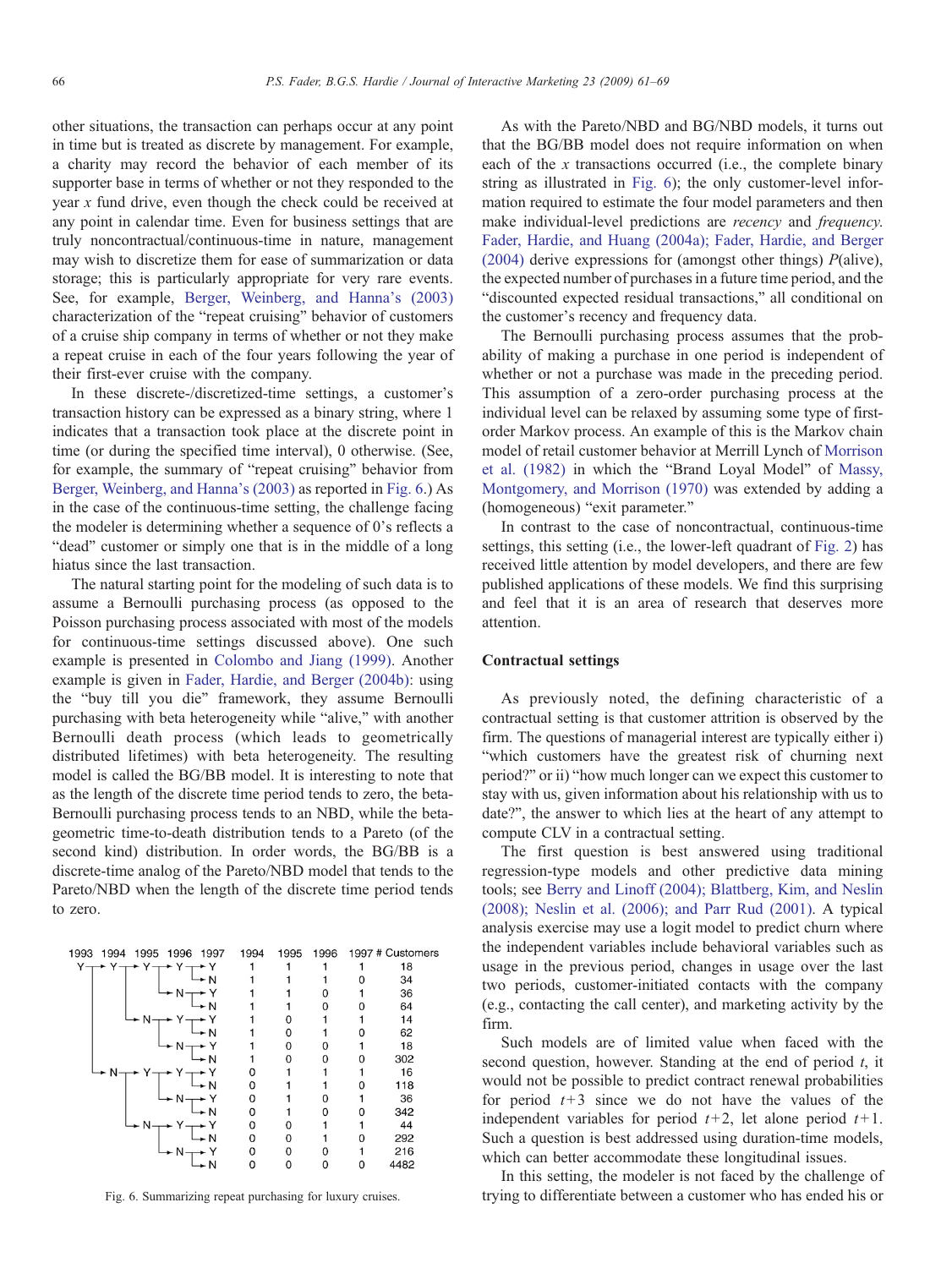her relationship with the firm and one who is merely in the midst of a long hiatus between transactions. As such, there is a larger stock of existing probability models that the analyst can draw to model contract duration.<sup>2</sup> Most of these existing models are for settings where the event of interest (i.e., customer attrition) can occur at any point in time. When operating in discrete-time contractual settings (i.e., the lower-right quadrant of [Fig. 2\)](#page-2-0), there is a smaller stock of existing models.

The general model for discrete-time duration data is the shifted-beta-geometric (sBG) model [\(Kaplan 1982, Weinberg](#page-7-0) [and Gladen 1986](#page-7-0)). In a customer-base analysis setting, it is formulated by assuming that i) at the end of each contract period, an individual remains a customer of the firm with constant retention probability  $1-\theta$  (which is equivalent to assuming that the duration of the customer's relationship with the firm is characterized by the (shifted) geometric distribution), and ii) individual differences in  $\theta$  are characterized by the beta distribution. Despite what may seem to be overly simplistic assumptions, the analyses presented in [Fader and Hardie](#page-7-0) [\(2007a\)](#page-7-0) demonstrate that the model generates very accurate forecasts of retention.

For any given cohort of customers, we almost always observe increasing retention rates over time (something that is ignored in most introductory discussions of CLV; e.g., [Berger](#page-7-0) [and Nasr 1998; Dwyer 1989](#page-7-0)). For example, "renewal rates at regional magazines vary; generally 30% of subscribers renew at the end of their original subscription, but that figure jumps to 50% for second-time renewals and all the way to 75% for longtime readers" [\(Fielding 2005,](#page-7-0) p. 9). This is often expressed as a decrease in churn propensity as a customer's tenure increases (e.g., [Reichheld 1996; Hughes 2006](#page-8-0)). Many practitioners would explain this in terms of individual-level time dynamics (e.g., increasing loyalty as the customer gains more experience with the firm). We note that the aggregate retention rate associated with the sBG model is an increasing function of time, even though the individual-level retention probability is constant. In other words, the observed aggregate retention rate dynamics can be viewed as the result of a sorting effect in a heterogeneous population where individual customers exhibit no retention-rate dynamics.

[Fader and Hardie \(2009\)](#page-7-0) derive an expression for what they call "discounted expected residual lifetime" which, when combined with an estimate of expected net cashflow per period, allows us to estimate a customer's expected residual lifetime value conditional on his length of tenure as a customer. They then use this to explore the task of computing the expected residual value of a customer base and retention elasticities (cf. [Pfeifer and Farris 2004; Gupta accepted for publication; Gupta](#page-8-0) [and Lehmann 2003; Gupta, Lehmann, and Stuart 2004](#page-8-0)).

Turning to the upper-right quadrant of [Fig. 2](#page-2-0), the continuoustime analog of the sBG is the exponential-gamma (or Pareto of the second kind) distribution, a very common probability model of duration times that has been used to model, amongst other things, new product trial [\(Hardie, Fader, and Wisniewski 1998\)](#page-7-0),

life expectancies of retail franchise stores [\(Dekimpe and](#page-7-0) [Morrison 1991\)](#page-7-0), and the duration of jobs, strikes, and wars ([Morrison and Schmittlein 1980](#page-8-0)). Despite this tradition of using continuous-time models to study a wide variety of marketing (and other) phenomena, there has been limited interest in using them for forward-looking customer-base analysis exercises.

The continuous-time analog of the churn rate is the hazard function. The hazard function of the exponential-gamma model decreases as a function of time (i.e., it exhibits negative duration dependence), even though the hazard function associated with the individual-level exponential distribution is constant over time. Thus the aggregate duration dependence is simply the result of a sorting effect in a heterogeneous population, as was the case with the sBG model in discrete-time settings.

Many new analysts find this result uncomfortable, contending that the phenomenon of increasing retention rates (or decreasing churn rates) should be captured at the level of the individual customer. In order to accommodate this, we can replace the exponential distribution with the Weibull distribution, which not only captures negative duration dependence at the individual-customer-level but also allows for positive duration dependence (i.e., churn increasing as a subscriber's tenure increases). Unobserved heterogeneity can be captured using a gamma distribution, giving us the Weibull-gamma distribution [\(Morrison and Schmittlein 1980\)](#page-8-0).

[Schweidel, Fader, and Bradlow \(2008\)](#page-8-0) find that the basic exponential-gamma structure is often quite acceptable; that is, aggregate retention rate dynamics are simply the result of a sorting effect in a heterogeneous population. When a Weibullbased model provides a better fit, the finding is that individual subscribers exhibit positive duration dependence (i.e., an increasing likelihood of churn over time), even though the aggregate churn rates are decreasing over time. This finding is supported by the work of [Jamal and Bucklin \(2006\)](#page-7-0).

# **Discussion**

We have reviewed a set of probability models that can be used as a basis for forward-looking customer-base analysis exercises, structuring the review around the central distinction of contractual vs. noncontractual business settings and the secondary distinction of whether transactions can occur at any point in time or only at discrete points in time. The common thread linking these models is the approach taken in model development. Observed behavior is modeled as a function of an individual's latent behavioral characteristics using simple probability distributions (or combinations thereof), with other probability distributions used to characterize heterogeneity in these latent characteristics. The application of Bayes' theorem enables us to make inferences about an individual's latent characteristics and therefore compute quantities such as the  $P$ (alive), the expected number of purchases in a future time period, mean residual lifetime and (residual) CLV, all conditional on the customer's observed behavior.

These are all parsimonious models of buyer behavior. While it may be tempting to develop complex models that encompass the richness of a specific application setting, the philosophy

<sup>&</sup>lt;sup>2</sup> Some researchers have even proposed the use of nonparametric methods to model contract duration and therefore CLV (e.g., [Pfeifer and Bang, 2005](#page-8-0)).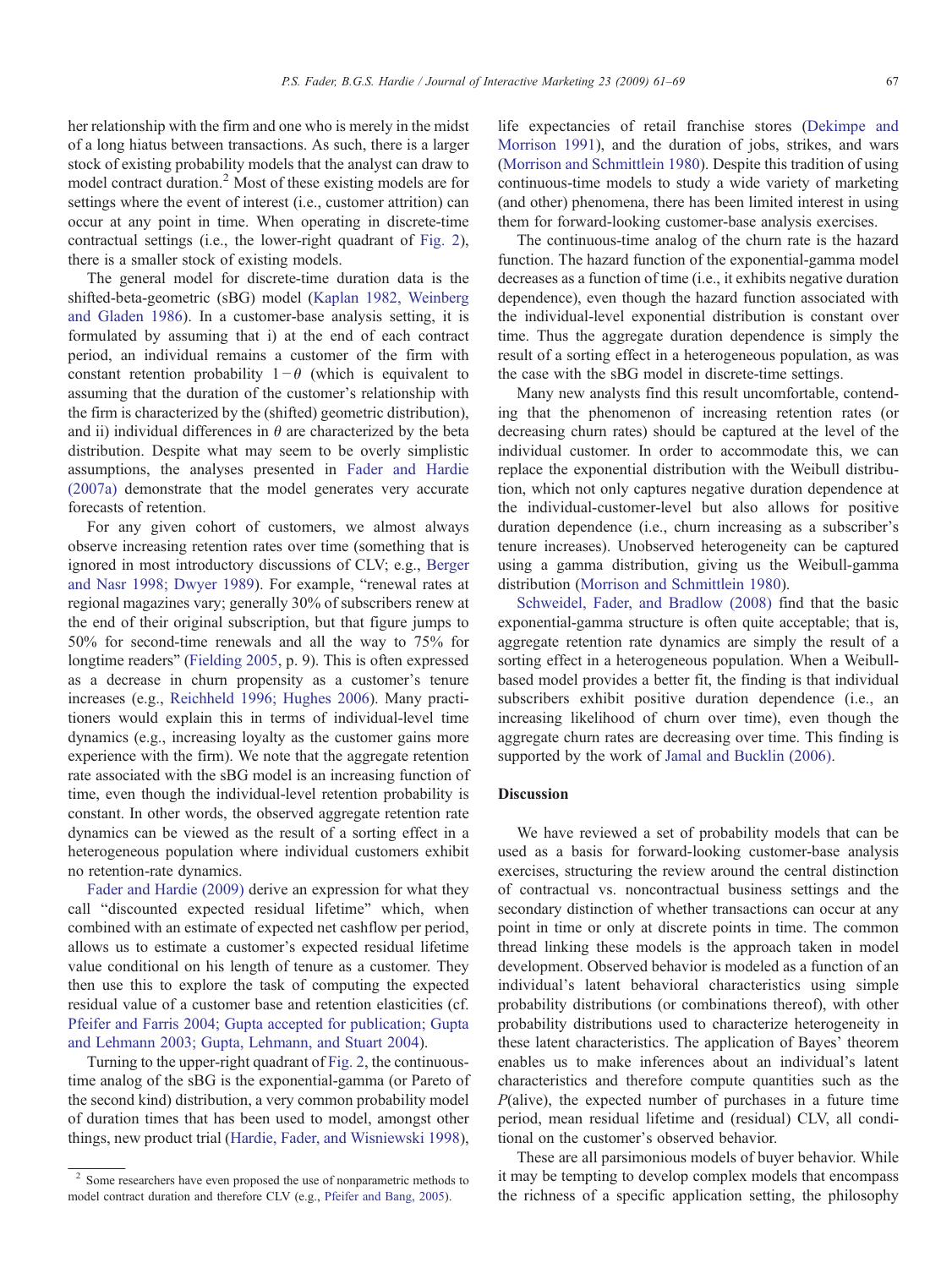<span id="page-7-0"></span>underlying these models is an evolutionary approach to model building — one in which we start with the simplest reasonable representation of the behaviors of interest, with a view to creating an easy-to-implement model (Fader and Hardie 2005). Further texture is added to the model only if the end-use application really requires it (i.e., only when the end user finds that the basic structure is indeed too simple).

It is interesting to reflect on the fact that the building blocks of these models were developed at a time when data were scarce; the models were used to extract as much "value" from the small amounts of data at hand. How times have changed! The proverbial fire hose is invoked over and over again, and advances in computation are not enough to keep up with the ever-increasing torrent of data. The models presented here come into their own in such an environment as they are simple to implement and make use of easy-to-compute data summaries. A fifty-year tradition of probability models in marketing lives on.

#### Acknowledgment

Bruce G.S. Hardie acknowledges the support of the London Business School Centre for Marketing.

#### References

- Abe, Makoto (2008), "Counting Your Customers One by One: A Hierarchical Bayes Extension to the Pareto/NBD Model," Marketing Science, doi:10.1287/mksc.1080.0383.
- Allenby, Greg M., Robert P. Leone, and Lichung Jen (1999), "A Dynamic Model of Purchase Timing With Application to Direct Marketing," Journal of the American Statistical Association, 94 (June), 365–74.
- Batislam, Emine Persentili and Denizel Meltem (2007), "Empirical Validation and Comparison of Models for Customer-Based Analysis," International Journal of Research in Marketing, 24 (September), 201–9.
- Batislam, E.P., M. Denizel, and A. Filiztekin (2008), "Formal Response to "Erratum on the MBG/NBD Model"," International Journal of Research in Marketing, 25 (September), 227.
- Berger, Paul D. and Nada I. Nasr (1998), "Customer Lifetime Value: Marketing Models and Applications," Journal of Interactive Marketing, 12 (Winter), 17–30.
- ———, Bruce Weinberg, and Richard C. Hanna (2003), "Customer Lifetime Value Determination and Strategic Implications for a Cruise-Ship Company," Journal of Database Marketing and Customer Strategy Management, 11 (September), 40–52.
- Berry, Michael J.A. and Gordon S. Linoff (2004), Data Mining Techniques, (2nd ed.). Indianapolis, IN: Wiley Publishing, Inc.
- Blattberg, Robert C., Byung-Do Kim, and Scott A. Neslin (2008), Database Marketing: Analyzing and Managing Customers. New York: Springer.

Edward C. Malthouse, and Scott A. Neslin (accepted for publication), "Lifetime Value: Empirical Generalizations and Some Conceptual Questions," Journal of Interactive Marketing.

- Colombo, Richard and Weina Jiang (1999), "A Stochastic RFM Model," Journal of Interactive Marketing, 13 (Summer), 2–12.
- David Shepard Associates (1999), The New Direct Marketing, (3rd ed.). New York: McGraw-Hill.
- Dekimpe, Marnik G., and Donald G. Morrison (1991), "A Modeling Framework for Analyzing Retail Store Durations," Journal of Retailing, 67 (Spring), 68–92.
- Dwyer, F. Robert (1989), "Customer Lifetime Valuation to Support Marketing Decision Making," Journal of Direct Marketing, 3 (Autumn), 8–15.
- Ehrenberg, A.S.C. (1959), "The Pattern of Consumer Purchases," Applied Statistics, 8 (March), 26-41.
	- (1988), Repeat-Buying, London: Charles Griffin and Company, Ltd.
- Fader, Peter S. and Bruce G.S. Hardie (2005), "The Value of Simple Models in New Product Forecasting and Customer-Base Analysis," Applied Stochastic Models in Business and Industry, 21 (4), 461–73.
- Fader, Peter S. and Bruce G.S. Hardie (2007a), "How to Project Customer Retention," Journal of Interactive Marketing, 21 (Winter), 76–90.
- and Bruce G.S. Hardie (2007b), "Incorporating Time-Invariant Covariates into the Pareto/NBD and BG/NBD Models" (http://brucehardie. com/notes/019/).
- and Bruce G.S. Hardie (2009), "Customer-Base Valuation in a Contractual Setting: The Perils of Ignoring Heterogeneity," Marketing Science, forthcoming.
- ———, Bruce G.S. Hardie, and Paul D. Berger (2004), "Customer-Base Analysis with Discrete-Time Transaction Data" (http://brucehardie.com/ papers/020/).
- ———, Bruce G.S. Hardie, and Chun-Yao Huang (2004), "A Dynamic Changepoint Model for New Product Sales Forecasting," Marketing Science, 23 (Winter), 50–65.
- ———, Bruce G.S. Hardie, and Ka Lok Lee (2005a), "Counting Your Customers" the Easy Way: An Alternative to the Pareto/NBD Model," Marketing Science, 24 (Spring), 275–84.
- , Bruce G.S. Hardie, and Ka Lok Lee (2005b), "RFM and CLV: Using Iso-Value Curves for Customer Base Analysis," Journal of Marketing Research, 42 (November), 415–30.
- ———, Bruce G.S. Hardie, and Ka Lok Lee (2006), "More Than Meets The Eye," Marketing Research, 18 (Summer), 9–14.
- -, Bruce G.S. Hardie, and Kinshuk Jerath (2007), "Estimating CLV Using Aggregated Data: The Tuscan Lifestyles Case Revisited," Journal of Interactive Marketing, 21 (Summer), 55–71.
- Fielding, Michael (2005), "Get Circulation Going: DM Redesign Increases Renewal Rates for Magazines," Marketing News, 1 (September), 9–10.
- Glady, Nicolas, Bart Baesens, and Christophe Croux (2008), "A Modified Pareto/NBD Approach for Predicting Customer Lifetime Value," Expert Systems with Applications, doi:10.1016/j.eswa.2007.12.049.
- Greene, Jerome D. (2008), Consumer Behavior Models for Non-Statisticians. New York: Praeger.
- Gupta, Sunil (accepted for publication), "Customer-Based Valuation," Journal of Interactive Marketing.
- and Donald R. Lehmann (2003), "Customers as Assets," Journal of Interactive Marketing, 17 (Winter), 9–24.
- ———, Donald R. Lehmann, and Jennifer Ames Stuart (2004), "Valuing Customers," Journal of Marketing Research, 41 (February), 7–18.
- Hardie, Bruce G.S., Peter S. Fader, and Michael Wisniewski (1998), "An Empirical Comparison of New Product Trial Forecasting Models," Journal of Forecasting, 17 (June–July), 209–29.
- Hoppe, Daniel and Udo Wagner (2007), "Customer Base Analysis: The Case for a Central Variant of the Betageometric/NBD Model," Marketing — Journal of Research and Management, 3 (2), 75–90.
- Hopmann, Jörg and Anke Thede (2005), "Applicability of Customer Churn Forecasts in a Non-Contractual Setting," in Innovations in Classification, Data Science, and Information Systems (Proceedings of the 27th Annual Conference of the Gesellschaft fr Klassifikation e.V., Brandenburg University of Technology, Cottbus, March 12–14, 2003), Baier Daniel and Wernecke Klaus-Dieter, eds. Berlin: Springer-Verlag, 330–37.
- Hughes Arthur M. (2006), Strategic Database Marketing. New York: McGraw-Hill.
- Jain, Dipak and Siddharth S. Singh (2002), "Customer Lifetime Value Research in Marketing: A Review and Future Directions," Journal of Interactive Marketing, 16 (Spring), 34–46.
- Jamal, Zainab and Randolph E. Bucklin (2006), "Improving the Diagnosis and Prediction of Customer Churn: A Heterogeneous Hazard Modeling Approach," Journal of Interactive Marketing, 20 (Summer/Autumn), 16– 29.
- Jerath, Kinshuk, Fader, Peter S., and Bruce G.S. Hardie (2007), "New Perspectives on Customer 'Death' Using a Generalization of the Pareto/ NBD Model" [\(http://papers.ssrn.com/sol3/papers.cfm?abstract\\_id=995558](http://papers.ssrn.com/sol3/papers.cfm?abstract_id=995558)).
- Kaplan, Edward H. (1982), "Statistical Models and Mental Health: An Analysis of Records From a Mental Health Center," M.S. Thesis, Department of Mathematics, Massachusetts Institute of Technology.